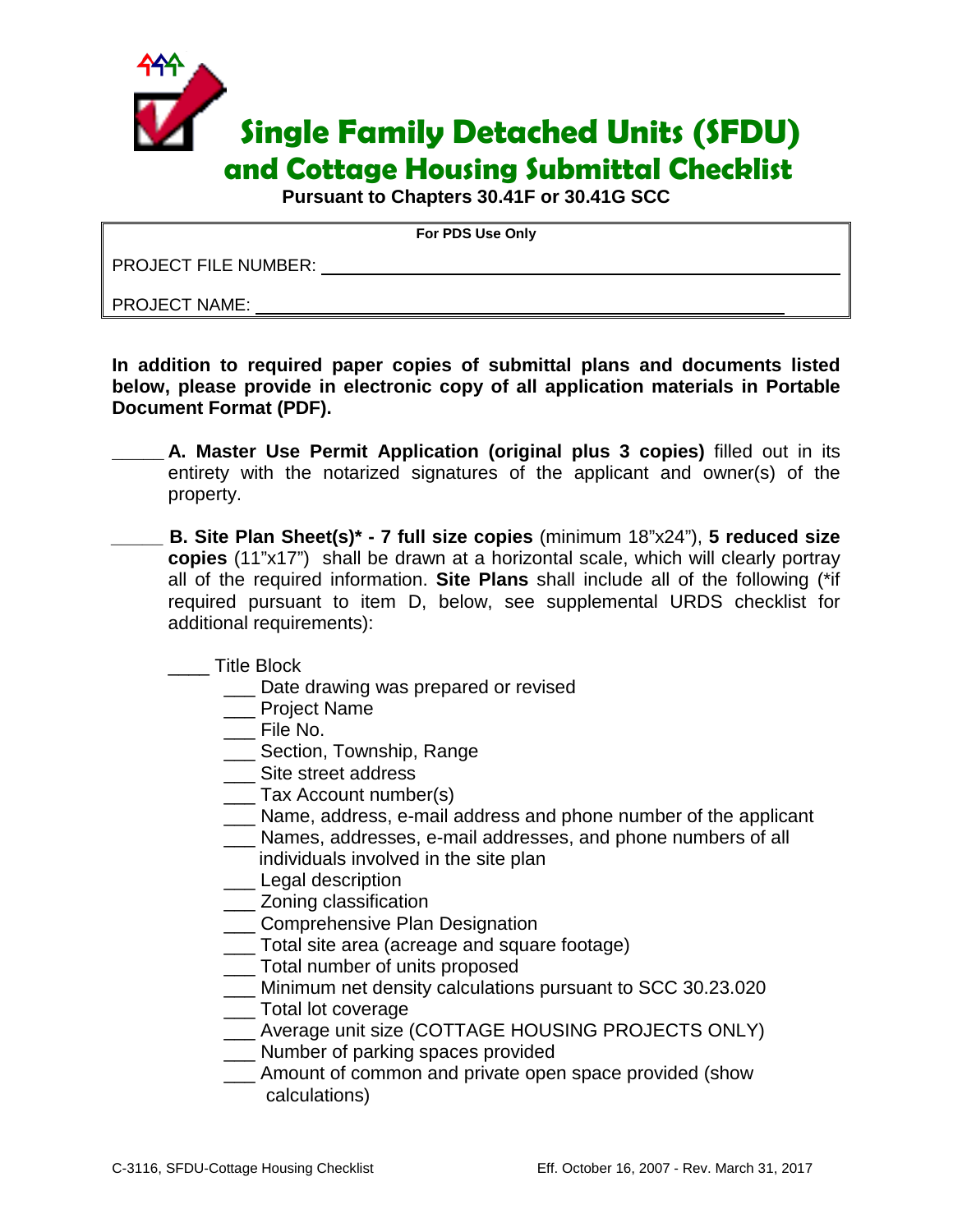- \_\_\_ Name of utility providers and school district
- \_\_\_ Sheet index
- \_\_\_\_ Vicinity map (include north arrow, scale, pinpoint site location, and label all roads within ½ mile of site)
- \_\_\_\_ North Arrow
- **LACCOLOGED** Location of all property lines with dimensions
- \_\_\_\_ Topography at contour intervals of 5 feet or less (If slope is less than 1%, make a note on site plan instead of showing contours). Contours must also be shown on civil construction plans.
- \_\_\_\_ Right-of-way dedication area to be deeded to the County (where applicable)
- \_\_\_\_ Location of existing/proposed easements, access areas and utilities
- \_\_\_\_ Setbacks from all: property lines, easements, and/or existing buildings, proposed and existing building locations
- \_\_\_\_ Location of proposed or existing fence, rockery and/or retaining walls
- \_\_\_\_ Location of proposed or existing biofiltration swales and/or detention/retention ponds and/or vaults
- \_\_\_\_ Distance from right-of-way center line to property line
- \_\_\_\_ Location of site ingress/egress (existing and/or proposed)
- \_\_\_\_ Location of existing and proposed rights-of-way and drive aisles (include dimensions and street name)
- \_\_\_\_ Location of pedestrian facilities pursuant to SCC 30.24.080
- **Location of existing NGPA, NGPA/E and existing or proposed CAPAs**
- Location of Wetlands and fish & wildlife habitat conservation areas on or within 300 feet of the site
- \_\_\_\_ Location of Geologically hazardous areas on or within 200 feet of the site
- **Location of Aquifer recharge areas on the subject property**
- \_\_\_\_ Location of common and private open space (include perimeter dimensions and square footage)
- Location of perimeter landscaping (include dimensions and Type A or B)
- **Location of areas to be cleared consistent with the requirements of Chapter** 30.63B SCC
- \_\_\_\_ Location of proposed or existing fire hydrant locations
- Location and size of utility district water line (located in street)
- \_\_\_\_ Location of existing septic tank, drainfield and reserve areas (if applicable)
- \_\_\_\_ Location of proposed parking areas (inside garages, on street, off street, etc.) with individual stalls numbered consecutively, dimensions of parking stalls and supporting calculations
- \_\_\_\_ Location of proposed future structures (building footprints)
- \_\_\_\_ Building separations pursuant to SCC 30.23.300, if applicable
- \_\_\_\_ "No Parking-Fire Lane" signage and/or striping pursuant to SCC 30.27.010(8).
- **\_\_\_\_** Phasing of the project, if applicable
- Location and dimensions of any community buildings (COTTAGE HOUSE PROJECTS ONLY)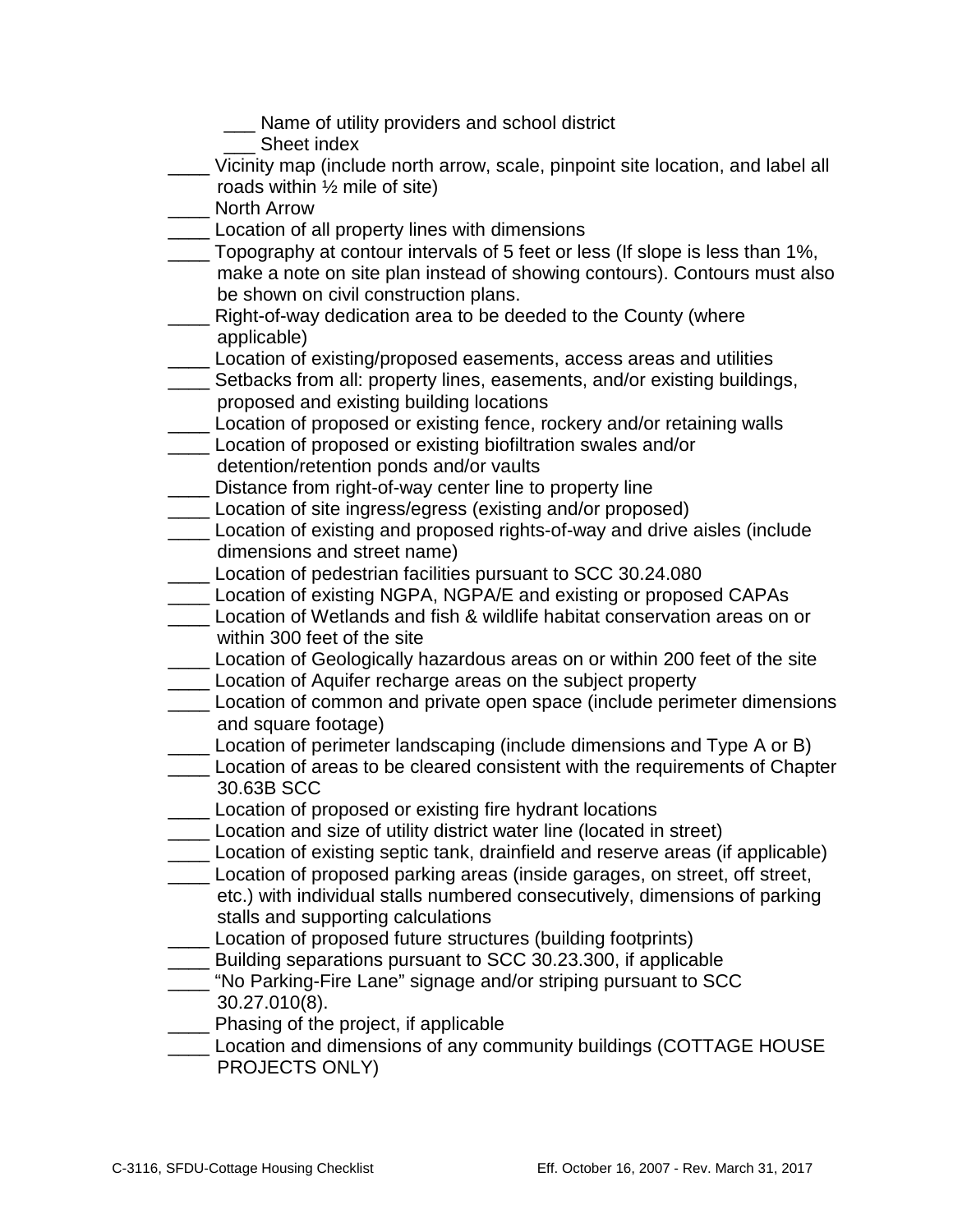## **\_\_\_\_\_ C. Required Plans/Reports**

- \_\_\_\_ **A Drainage Review Submittal Checklist / Form and Targeted or Full Stormwater Site Plan (3 copies) –** Submittal Requirements including a **Drainage Report (3 copies) and Stormwater Pollution Prevention Plan (SWPPP)** to comply with Chapter 30.63A SCC shall be submitted.
- \_\_\_\_ **SEPA Checklist** and fee **(signed original and 2 copies)**.
- \_\_\_\_ **Critical Areas Study** for any development activity, or action requiring a project permit occurring in wetlands, fish & wildlife habitat conservation areas their buffers 30.62A.140 SCC **(3 copies**).
- **Geotechnical Report** for any development activity or action requiring a project permit proposed within; an erosion hazard area, landslide hazard area, landslide hazard area or its setback, 200 feet of a mine hazard area, 200 feet of any faults in accordance with 30.62B.140 SCC (**3 copies)**.
- \_\_\_\_ **Hydrogeologic Report** for any activity or use requiring a project permit regulated under chapter 30.62C SCC and proposed within a sole source aquifer, Group A wellhead protection area or critical aquifer recharge area with high or moderate sensitivity in accordance with 30.62C.140 SCC (**3 copies)**.
- \_\_\_\_ **Chapter 30.66B Pre-Submittal Conference Review form** (white and yellow copies) and associated fee(s). Include all Traffic Studies **(8 copies)**  and all other required data consistent with the Department of Public Works' traffic study scoping checklist, and with checklists referenced in any interlocal agreement with any other jurisdiction for which a traffic study is required*.* 
	- \_\_\_\_ Washington State Department of Transportation (WSDOT) and city **traffic impact mitigation offers** signed by the applicant. (**2 Copies** if applicable)
- \_\_\_\_ **Landscape Plan (3 copies)** See supplemental landscape plan checklist for requirements.
- **Narrative (3 copies)** Narrative articulating the overall design and layout of the development.
- Written documentation justifying the location of required parking pursuant to SCC Table 30.41G.037(1) **(2 copies)** (COTTAGE HOUSING PROJECTS ONLY).
- **\_\_\_\_\_ D. Urban Residential Design Standards (SFDUs Only) –** SFDU projects are subject to Chapter 30.23A SCC, Urban Residential Design Standards (URDS),